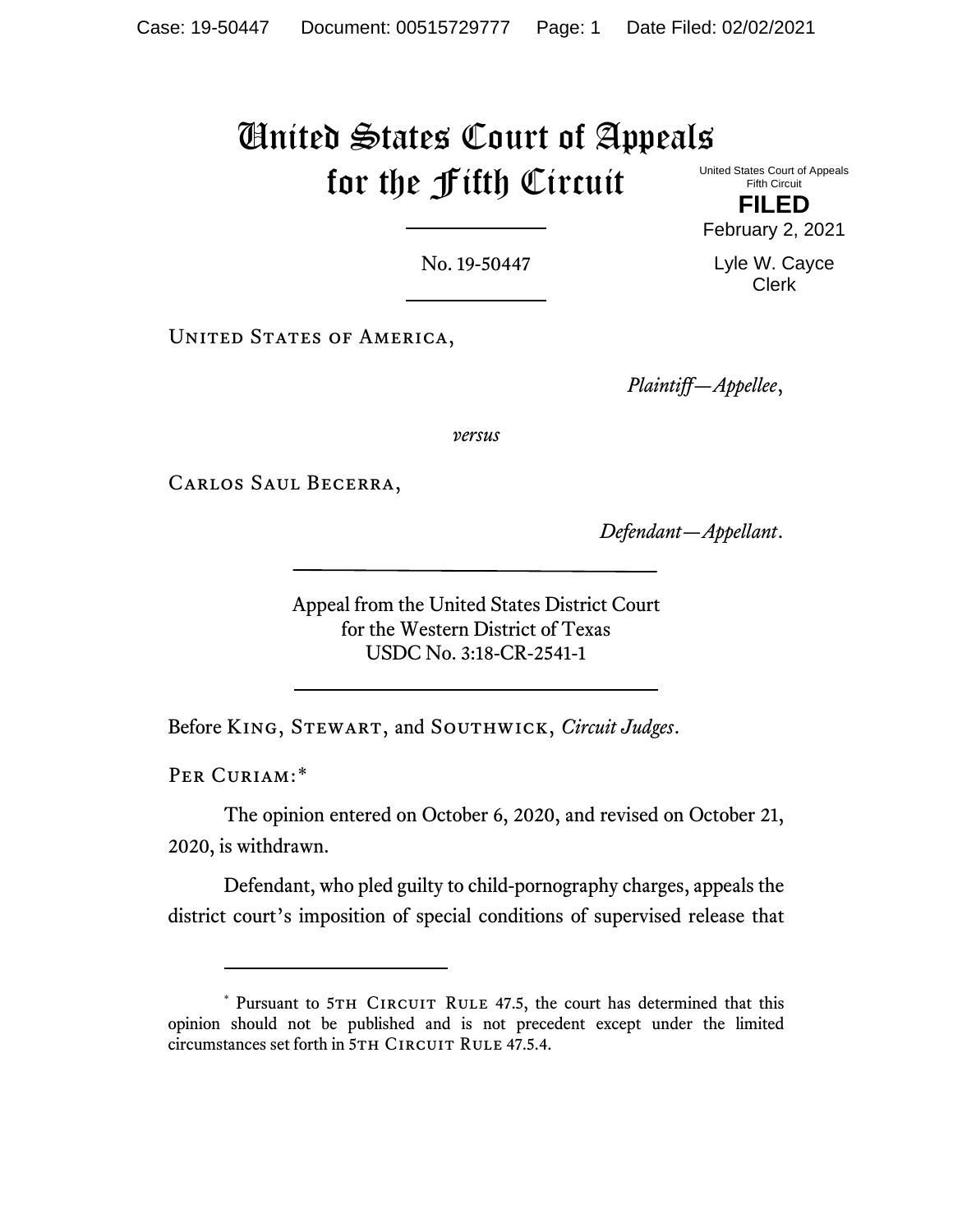prevent him from using the Internet, computers, and other electronic devices for the ten years following his initial sentence of 151 months. For the reasons stated herein, we VACATE those special conditions and REMAND to the district court for resentencing proceedings consistent with this opinion.

# **I.**

In April 2018, FBI agents conducting an online investigation into child pornography identified an Internet Protocol ("IP") address sharing child pornography. The agents traced the IP address to defendant, Carlos Saul Becerra. Three months later, agents executed a search warrant at Becerra's residence and discovered several electronic devices, including laptop computers, mobile phones, and external hard drives. Becerra admitted to agents that the electronic devices belonged to him and that they would find child pornography downloaded onto the devices. Agents conducted a forensic examination of the devices seized from Becerra's residence and identified 11,205 photographs and 538 videos containing child pornography. Becerra had been involved in downloading child pornography for more than four years.

On January 17, 2019, Becerra pled guilty to receipt and distribution of a visual depiction involving the sexual exploitation of a minor, in violation of 18 U.S.C. §§ 2252(a)(2) and (b)(1), and to possession of a visual depiction involving sexual exploitation of a minor under 12 years of age, in violation of 18 U.S.C. §§ 2252(a)(4)(B) and (b)(2). Following his guilty plea, a probation officer prepared a presentence investigation report ("PSR"). The PSR calculated a total offense level of 32. That total offense level, paired with Becerra's criminal history, resulted in an advisory sentencing range of 151 months' to 188 months' imprisonment. The PSR further recommended various special conditions of supervised release. In relevant part, the PSR recommended that "[t]he defendant shall not possess and/or use computers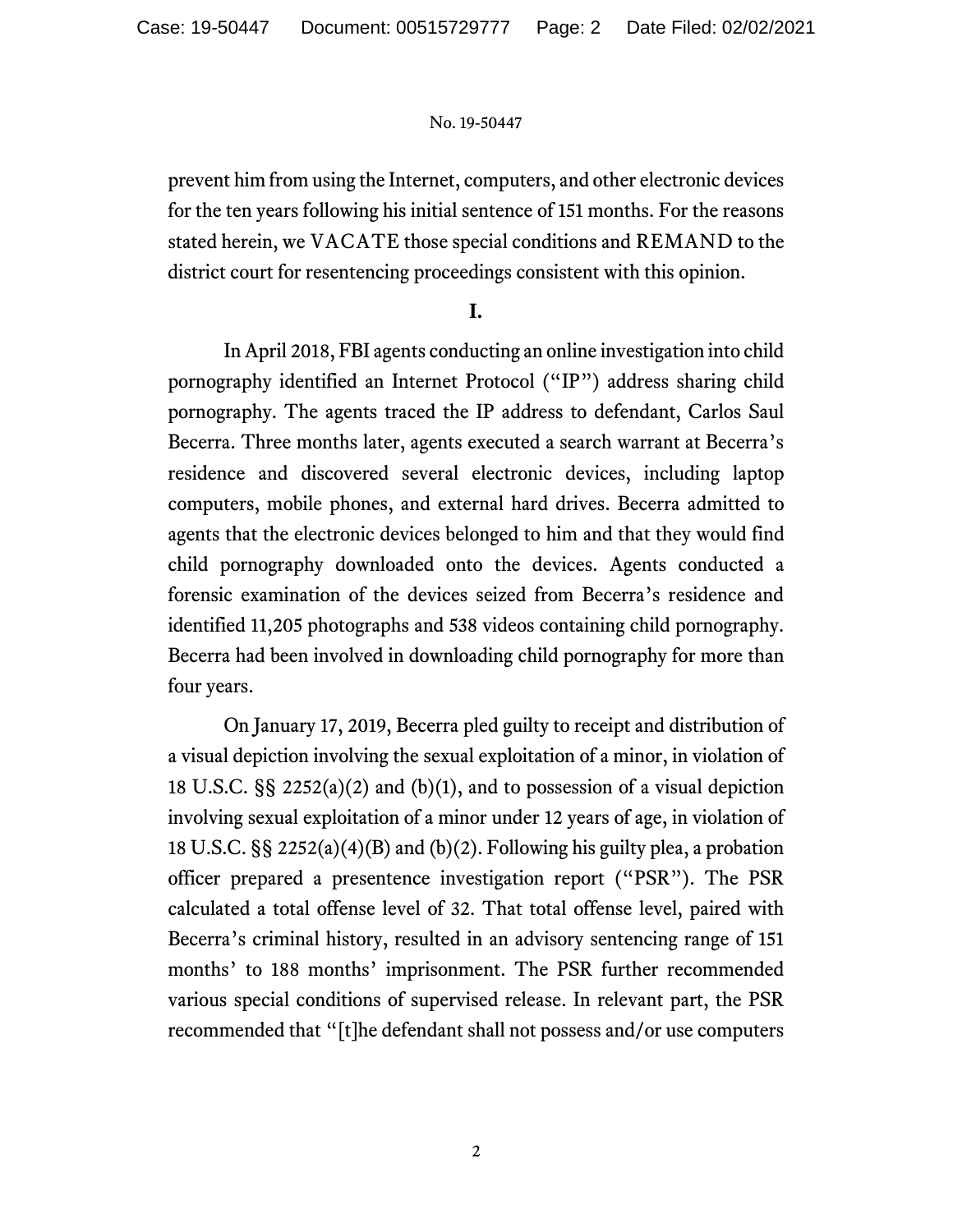(as defined in 18 U.S.C.  $\S$  1030(e)(1)) or other electronic communications or data storage devices or media," and "[t]he defendant shall not access the Internet." These conditions were "recommended because of the nature and circumstances of the instant offense, to protect the public from further crimes, and to support any of the recommendations made by the therapist during Becerra's sex offender treatment."

Becerra did not object to the PSR at his sentencing hearing. The district court sentenced Becerra to concurrent terms of 151 months' imprisonment, to be followed by ten years' supervised release. As part of Becerra's supervised release, the district court imposed, *inter alia*, the abovereferenced special conditions. Becerra did not object to these conditions of supervised release at sentencing and now appeals.

# **II.**

When a defendant "[does] not object to th[e] condition of his supervised release at sentencing, [the court] review[s] for plain error." *United States v. Halverson*, 897 F.3d 645, 657 (5th Cir. 2018) (citing *United States v. Duque–Hernandez*, 710 F.3d 296, 298 (5th Cir. 2013)). To establish plain error, there must be (1) "a legal error or defect that has not been intentionally abandoned"; (2) that is "clear or obvious, rather than subject to reasonable dispute"; (3) that "affect[s] the appellant's substantial rights, which means that the appellant must show that the error affected the outcome of the district court proceedings"; and (4) that "seriously affects the fairness, integrity, or public reputation of judicial proceedings." *Id.* The appellant "bears the burden as to each of these four [elements]." *United States v. Huor*, 852 F.3d 392, 398 (5th Cir. 2017).

We review conditions of supervised release in two steps. *United States v. Scott*, 821 F.3d 562, 567 (5th Cir. 2016). First, we must "ensure that the district court committed no significant procedural error," such as "failing to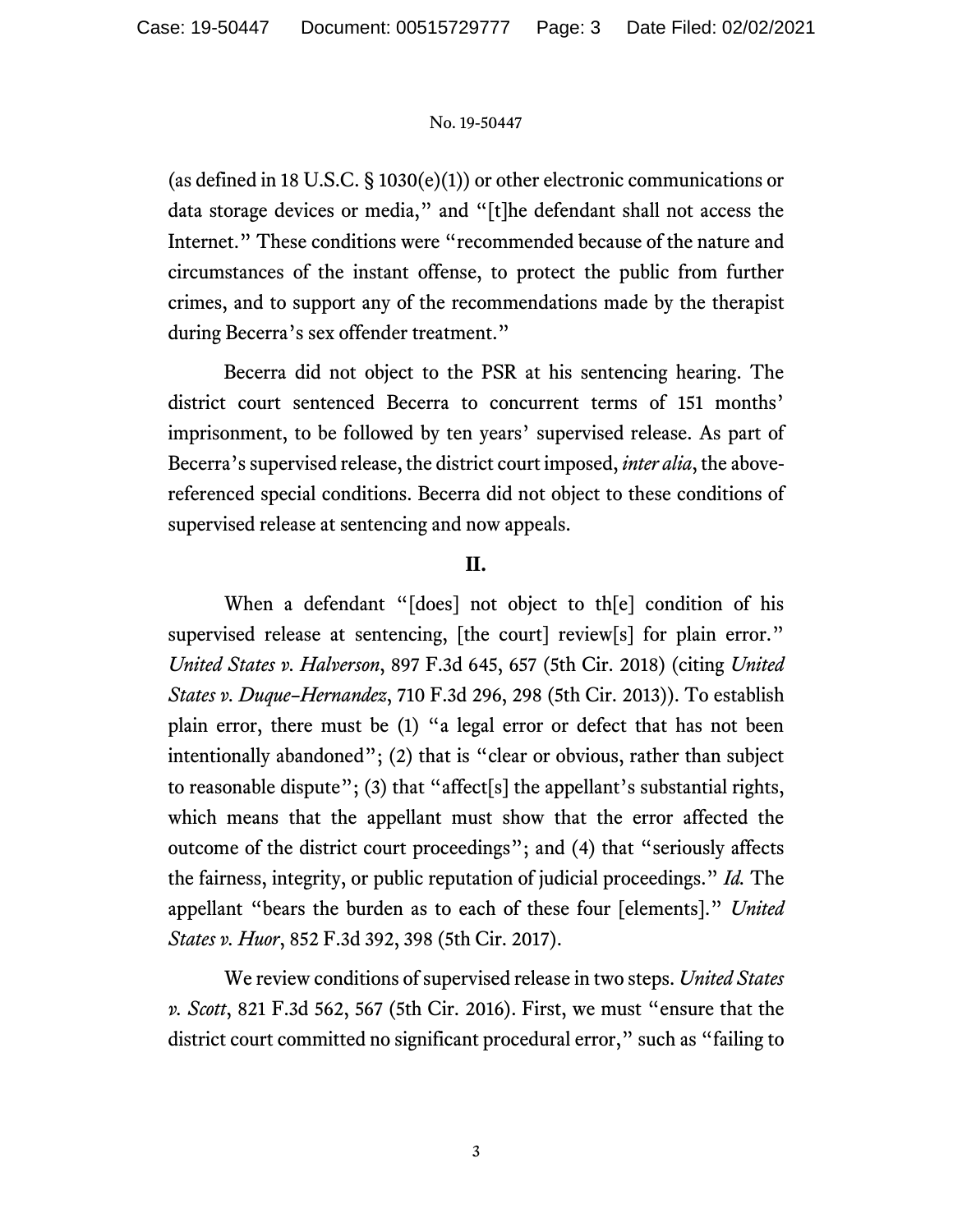adequately explain the chosen sentence." *Gall v. United States*, 552 U.S. 38, 51 (2007). Second, we consider "the substantive reasonableness of the sentence imposed." *Id.*

"A district court has wide, but not unfettered, discretion in imposing terms and conditions of supervised release." *United States v. Duke*, 788 F.3d 392, 398 (5th Cir. 2015). That discretion is statutorily limited in two ways. First, a condition of supervised release must be "reasonably related," 18 U.S.C. § 3583(d)(1), to one of four factors provided in 18 U.S.C. § 3553(a). [1](#page-3-0) Second, the condition "must be narrowly tailored such that it does not involve a 'greater deprivation of liberty than is reasonably necessary'to fulfill the purposes set forth in § 3553(a)." *Duke*, 788 F.3d at 398 (quoting *United States v. Rodriguez*, 558 F.3d 408, 412 (5th Cir. 2009)); *see also* 18 U.S.C. §  $3583(d)(2).<sup>2</sup>$  $3583(d)(2).<sup>2</sup>$  $3583(d)(2).<sup>2</sup>$ 

On appeal, Becerra challenges both the procedural and substantive reasonableness of his conditions of supervised release, arguing that the district court failed to explain the reasons for imposing the conditions and that the conditions are overbroad.

# **III.**

We start by addressing whether the district court "committed [a]

<span id="page-3-0"></span> $1$  The four factors are: (1) "the nature and characteristics of the offense and the history and characteristics of the defendant," (2) "the deterrence of criminal conduct," (3) "the protection of the public from further crimes of the defendant," and (4) "the provision of needed educational or vocational training, medical care, or other correctional treatment to the defendant." *United States v. Clark*, 784 F. App'x 190, 193 (5th Cir. 2019), *cert. denied*, 140 S. Ct. 881, 205 L. Ed. 2d 490 (2020) (citing *United States v. Weatherton*, 567 F.3d 149, 153 (5th Cir. 2009)).

<span id="page-3-1"></span><sup>&</sup>lt;sup>2</sup> Though not relevant to Becerra's appeal, conditions of supervised release must also be "consistent with any pertinent policy statements issued by the Sentencing Commission." 18 U.S.C. § 3583(d)(3).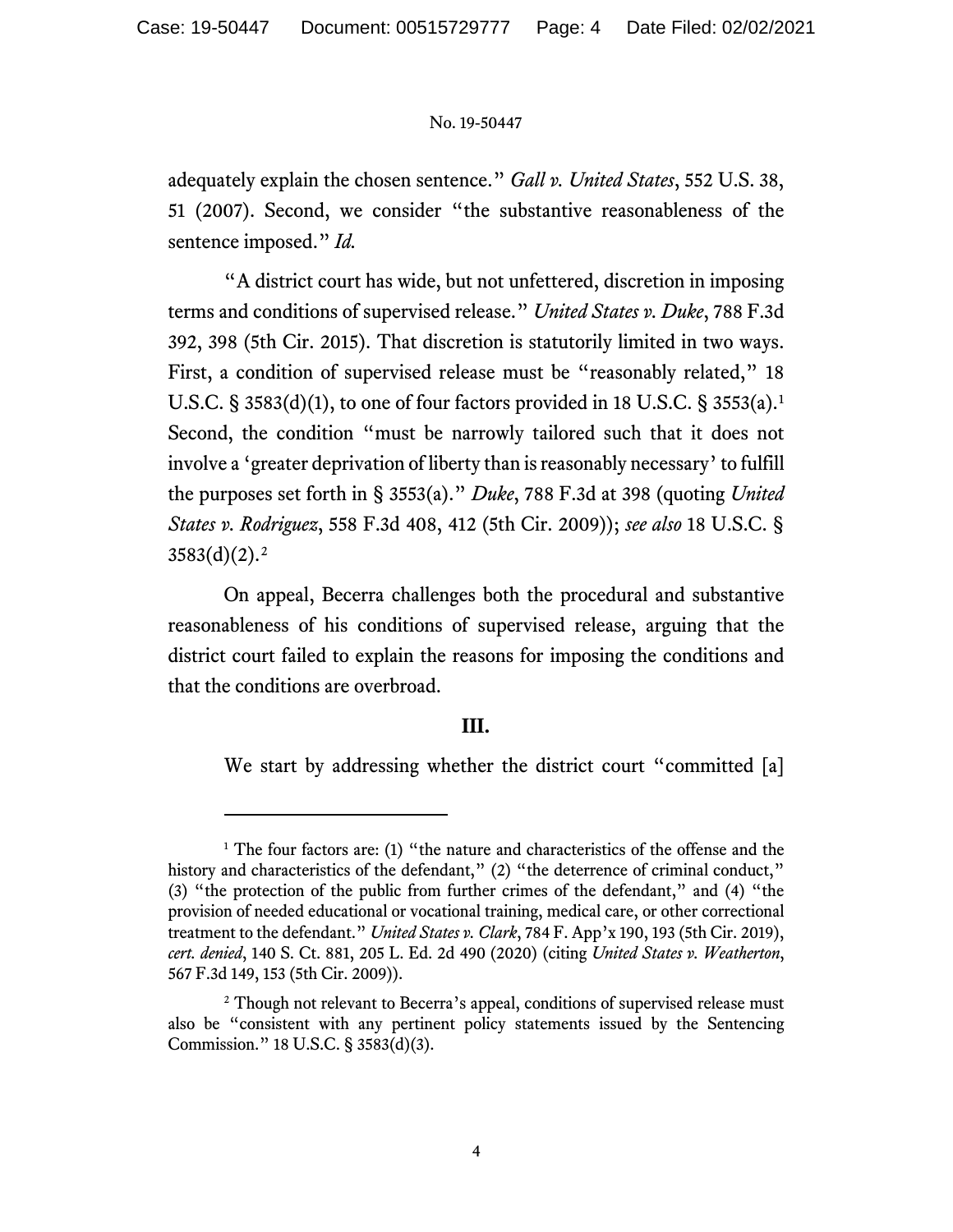significant procedural error." *Gall*, 552 U.S. at 51. According to Becerra, the district court erred by failing to explain its reasons for imposing the computer and Internet conditions of supervised release. The Government responds that the record contains sufficient evidence to support the district court's imposition of the conditions.

Where the district court fails to adequately explain its reasons for imposing a special condition, we "may still affirm a special condition if we can infer the district court's reasoning after an examination of the record." *United States v. Alvarez*, 880 F.3d 236, 240 (5th Cir. 2018) (citing *United States v. Caravayo*, 809 F.3d 269, 275 (5th Cir. 2015)). In this case, the district court provided only a brief explanation for the imposition of the special conditions at sentencing, in its judgment, and in its Statement of Reasons. However, the PSR—which the district court incorporated in its Statement of Reasons—did state that the conditions were "recommended because of the nature and circumstances of the instant offense, to protect the public from further crimes, and to support any of the recommendations made by the therapist during Becerra's sex offender treatment." Considering the PSR's explanation and the fact that Becerra used computers and the Internet in the commission of his offenses, we can infer the district court's rationale for imposing special conditions restricting his computer and Internet use. Accordingly, we find no procedural error.

# **IV.**

Becerra also challenges "the substantive reasonableness of the sentence imposed." *Gall*, 552 U.S. at 51. Becerra argues that the special conditions of supervised release banning his computer and Internet use are overbroad because they were made unconditional. He contends that we have previously upheld such absolute restrictions only if they are limited in duration.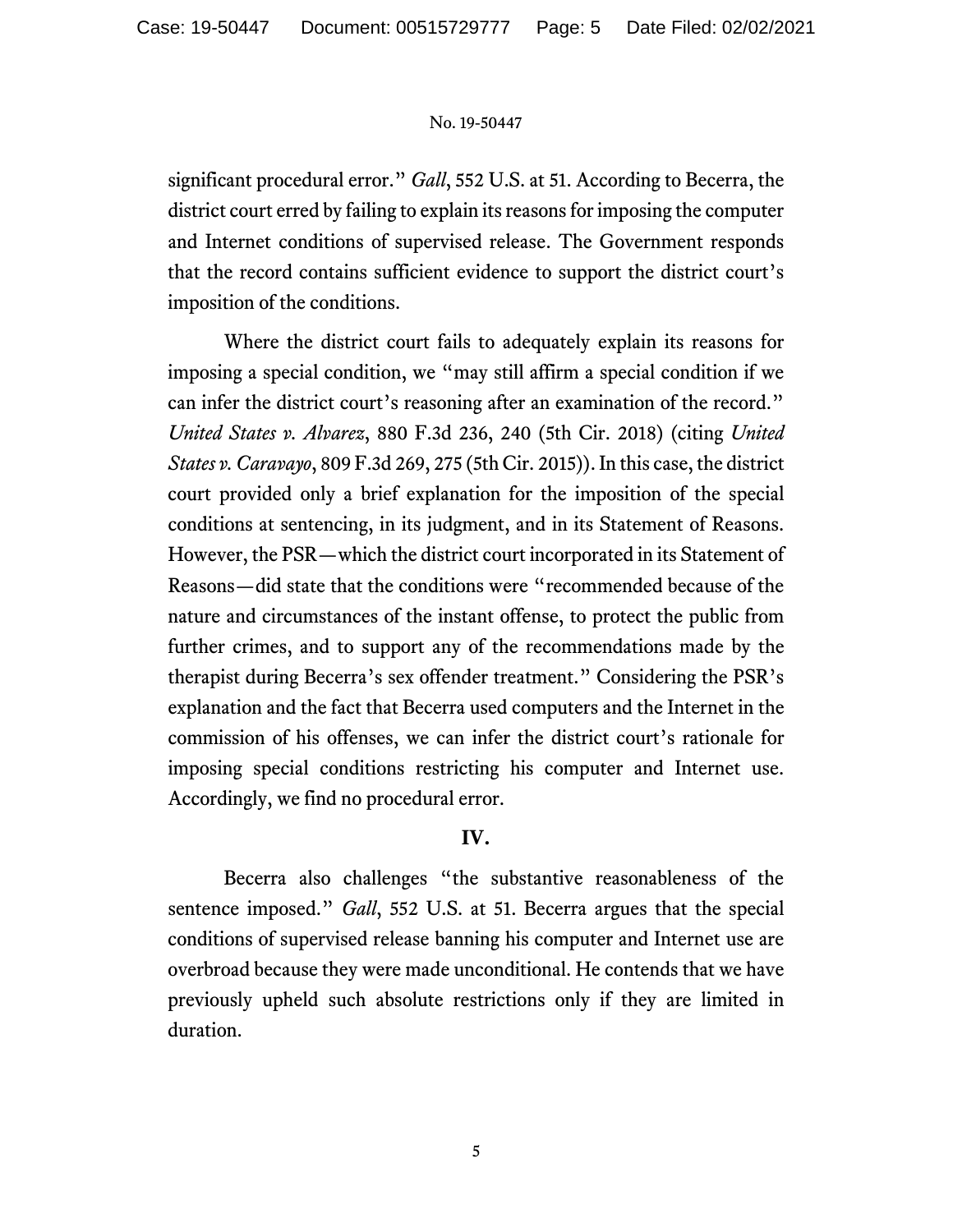## *A.*

First, we consider whether the district court erred in imposing absolute ten-year bans on computer and Internet use. *See United States v. Olano*, 507 U.S. 725, 732 (1993). We have rejected the idea that "an absolute prohibition on accessing computers or the Internet is *per se* an unacceptable condition of supervised release." *United States v. Paul*, 274 F.3d 155, 169–70 (5th Cir. 2001). Such absolute bans, however, have been affirmed only for limited durations such as three or five years. *See id.* at 157-58 (affirming an absolute, three-year ban on computer and Internet access); *United States v. Rath*, 614 F. App'x 188, 194 (5th Cir. 2015) (affirming an absolute, five-year ban on Internet access). We have rejected such bans where they effectively preclude a defendant "from meaningfully participating in modern society" for long periods of time. *Duke*, 788 F.3d at 400.

To that end, this court requires conditions restricting the use of computers and the Internet to be "narrowly tailored either by scope or by duration." *Id.* at 399. Where the duration of such restrictions is not narrowly tailored, the scope may be narrowed by permitting access when the defendant obtains the prior approval of the probation officer or the court. *See United States v. Miller*, 665 F.3d 114, 126 (5th Cir. 2011). However, even such prior approval requirements must generally be applied in such a way as to give defendants meaningful access to computers or the Internet. *See, e.g.*, *United States v. Sealed Juvenile*, 781 F.3d 747, 756–57 (5th Cir. 2015) (holding that a requirement of prior approval "is not to be construed or enforced in such a manner that the [defendant] would be required to seek prior written approval every single time he must use a computer or access the Internet"). We have therefore found plain error in a conditional ban extended over ten years where the prior-approval requirement was strictly applied such that the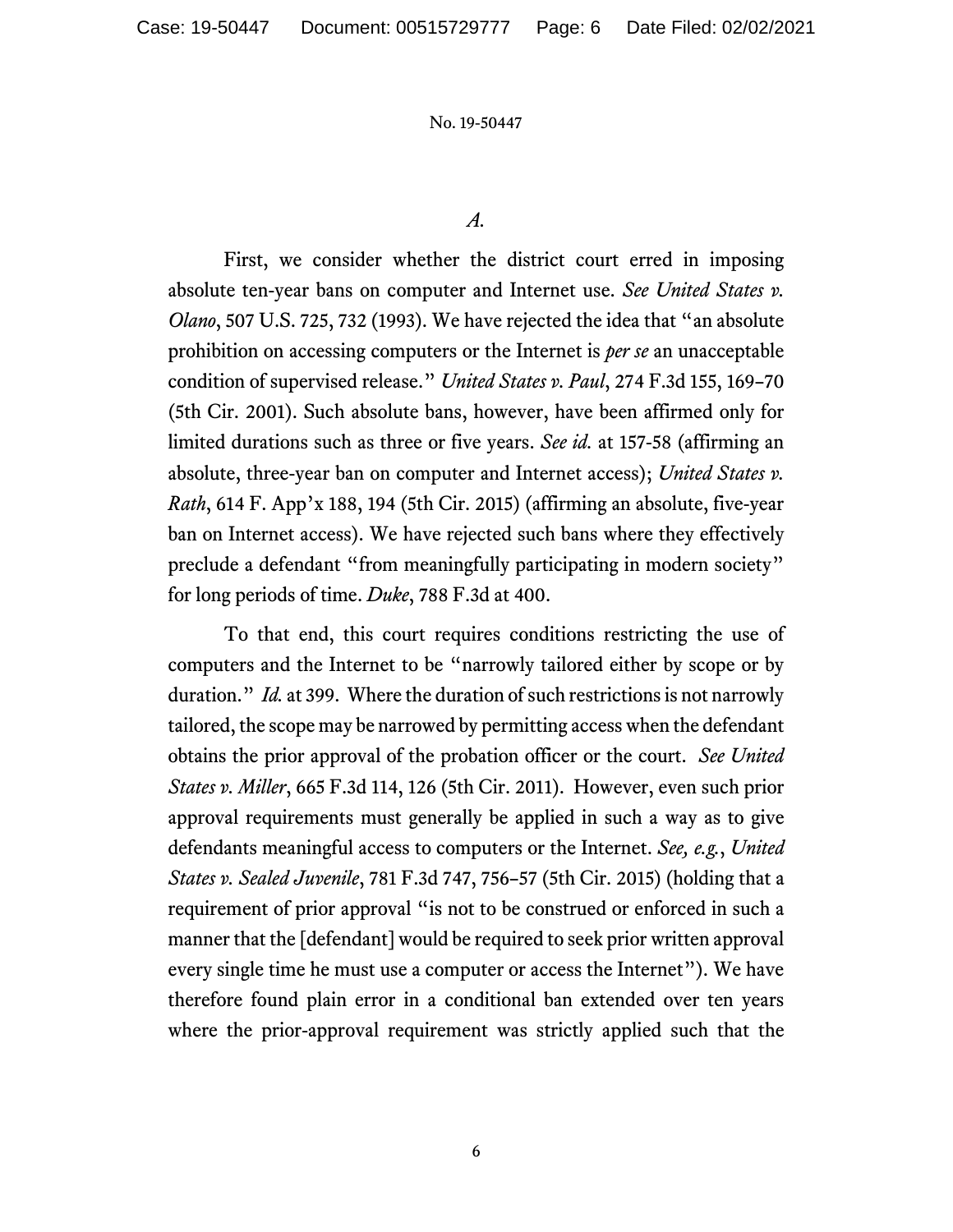defendant was required to get approval *every time* he sought to use a computer or access the Internet. *Clark*, 784 F. App'x at 193–94.

In this case, the district court erred by imposing restrictions on computer and Internet use that were not "narrowly tailored either by scope or by duration." *Duke*, 788 F.3d at 399. The ten-year bans in this case are absolute and would not even begin until after a 151-month term of imprisonment. We have repeatedly emphasized that "access to computers and the Internet is essential to functioning in today's society." *Sealed Juvenile*, 781 F.3d at 756; *see also Duke*, 788 F.3d at 400. The essential function of computers and the Internet in society will likely only increase over the twelve and a half years of Becerra's sentence—as will the corresponding burden of the special conditions. *See United States v. Perazza-Mercado*, 553 F.3d 65, 73 (1st Cir. 2009) ("Our concerns about [an] unqualified prohibition of home internet use are even more salient because the conditions . . . will only take effect . . . after the completion of [the] prison sentence. The importance of the internet in modern life has steadily increased over time, and we have no reason to believe that this trend will end."). The district court's special conditions should have been narrowed in their scope by, for example, permitting access with prior approval of Becerra's probation officer or the district court.

We therefore find that the district court erred in imposing conditions of supervised release that fail to ensure no greater deprivation of liberty than is reasonably necessary. *See* 18 U.S.C. § 3583(d)(2).

# *B.*

Next, we discuss whether the district court's error was plain. The Government contends that any error was not plain because there is no Fifth Circuit case directly on point. Becerra responds that we have previously "addressed unclear or prohibitive computer and internet restrictions."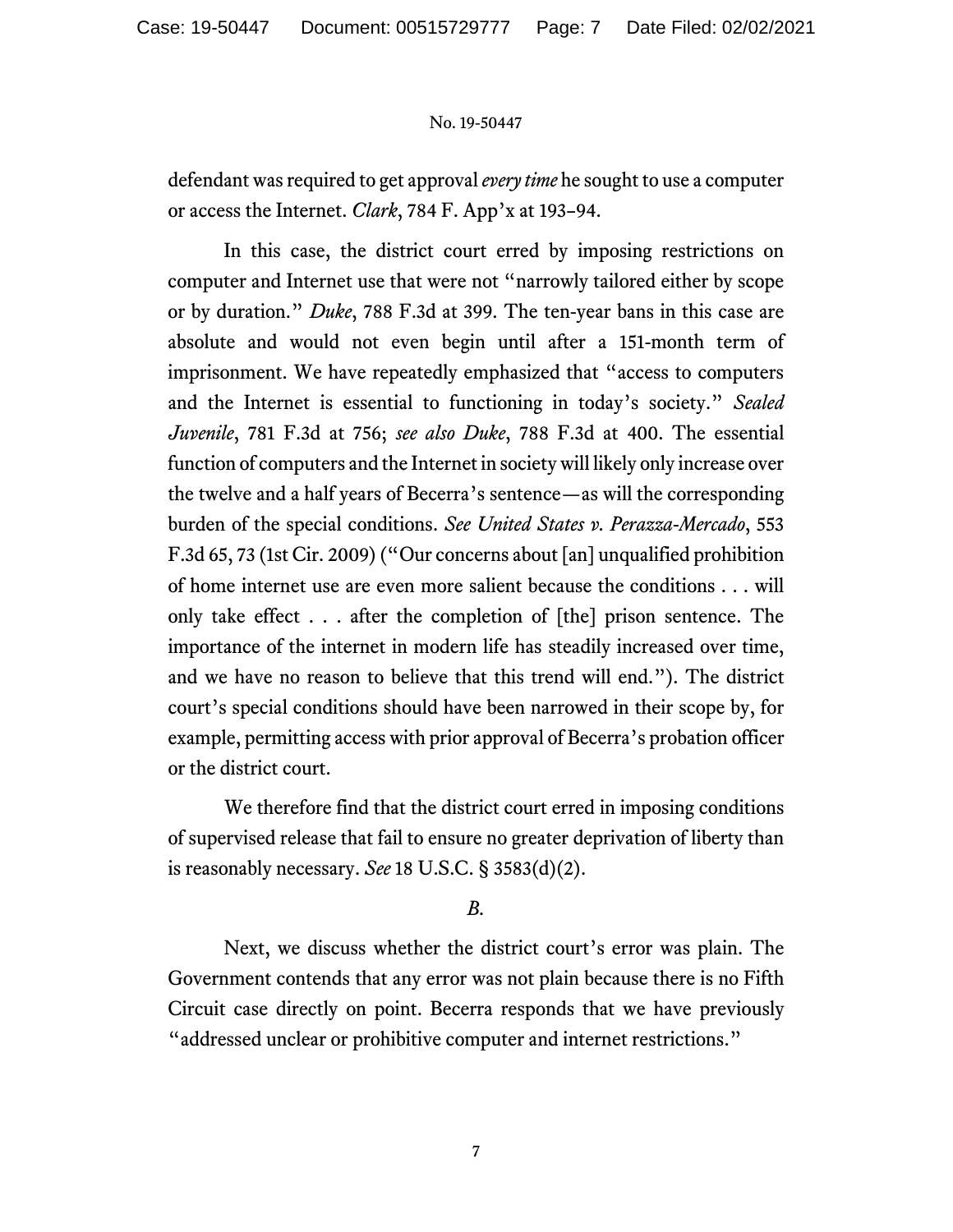To determine whether an error is plain, we "look to the state of the law at the time of appeal[] and . . . decide whether controlling circuit or Supreme Court precedent has reached the issue in question[] or whether the legal question would be subject to reasonable dispute." *United States v. Fields*, 777 F.3d 799, 802 (5th Cir. 2015) (internal quotation marks omitted).

Our existing precedent clearly establishes that an absolute ban on computer and Internet use imposed for ten years is overbroad. In one opinion, we reviewed supervised-release conditions that prohibited the defendant from accessing computers or the Internet without the prior written approval of a probation officer. *Sealed Juvenile*, 781 F.3d at 756–57. Although the precise duration of supervised release was unclear, it was less than ten years. *Id.* at 749, 750 n.2 (stating that the defendant is fifteen years old and the supervised-release conditions will apply after his eighteen-month confinement and until he turns twenty-one years old). We held that to the extent the supervised-release conditions required the defendant to seek prior written approval of a probation officer each time he accessed computers or the Internet, the conditions were "unreasonably restrictive." *Id.* at 756. Although we affirmed the conditions, we did so only subject to the instruction that they "not . . . be construed or enforced in such a manner that the Juvenile would be required to seek prior written approval every single time he must use a computer or access the Internet." *Id*. at 756–57.

Our holding in *Sealed Juvenile* necessarily invalidates the morerestrictive conditions at issue here. If requiring a defendant to obtain prior written approval to use computers or the Internet is unreasonably restrictive, then prohibiting the defendant from using computers or the Internet *at all* is unreasonably restrictive. This is especially so because a basis for our conclusion in *Sealed Juvenile* was that access to computers and the Internet is vital to function in modern society. *Id.* at 756.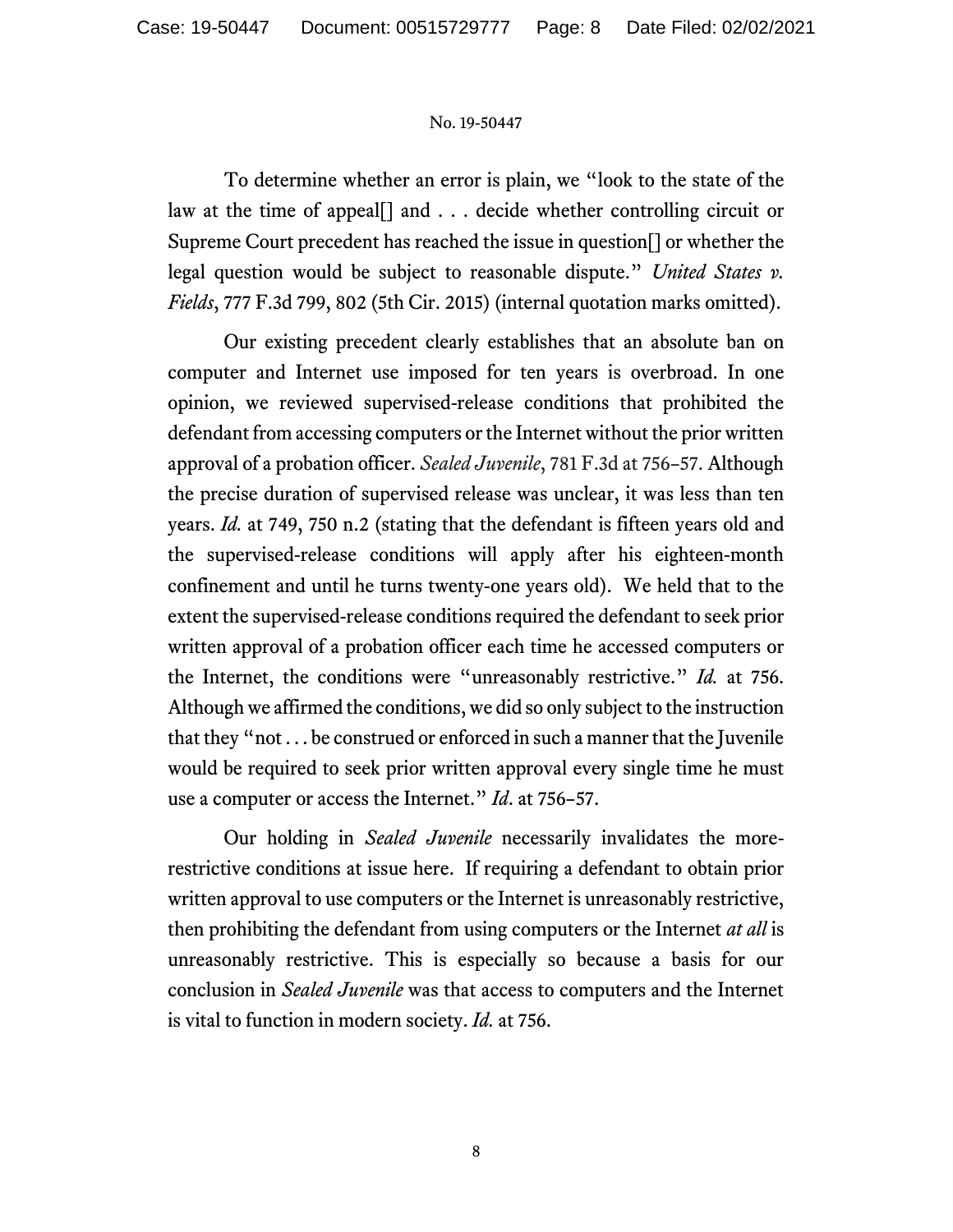We conclude that the district court's error in imposing absolute, tenyear bans on Becerra's computer and Internet use, to begin after Becerra serves his 151-month sentence, was plain.

*C.*

To satisfy the third prong of plain error review, Becerra must show that the error affected his substantial rights. *United States v. Mondragon-Santiago*, 564 F.3d 357, 364 (5th Cir. 2009). An error affects a party's substantial rights when it changes "the outcome in the district court." *Id.* We have also found that unreasonable conditions related to Internet use affect defendants' substantial rights because of "the ubiquity and importance of the Internet to the modern world." *Clark*, 784 F. App'x at 194 (quoting *Duke*, 788 F.3d at 400); *see also United States v. Herndon*, 807 F. App'x 286, 291 (5th Cir. 2020) (same).

In this case, considering the importance of the Internet in contemporary society, we conclude that the district court's conditions restricting Becerra's computer and Internet use affect his substantial rights.

# *D.*

Finally, we must determine whether the error "seriously affect[s] the fairness, integrity or public reputation of judicial proceedings" such that we should exercise our remedial discretion. *Olano*, 507 U.S. at 736 (alteration in original) (quoting *United States v. Atkinson*, 297 U.S. 157, 160 (1936)). The Government argues that we should decline to exercise our discretion to vacate the conditions of supervised release because Becerra has not met his stringent burden of proof on this prong; he failed to object to the condition during sentencing; and the conditions are modifiable.

In analyzing this final prong of plain error review, "we look to 'the degree of the error and the particular facts of the case' to determine whether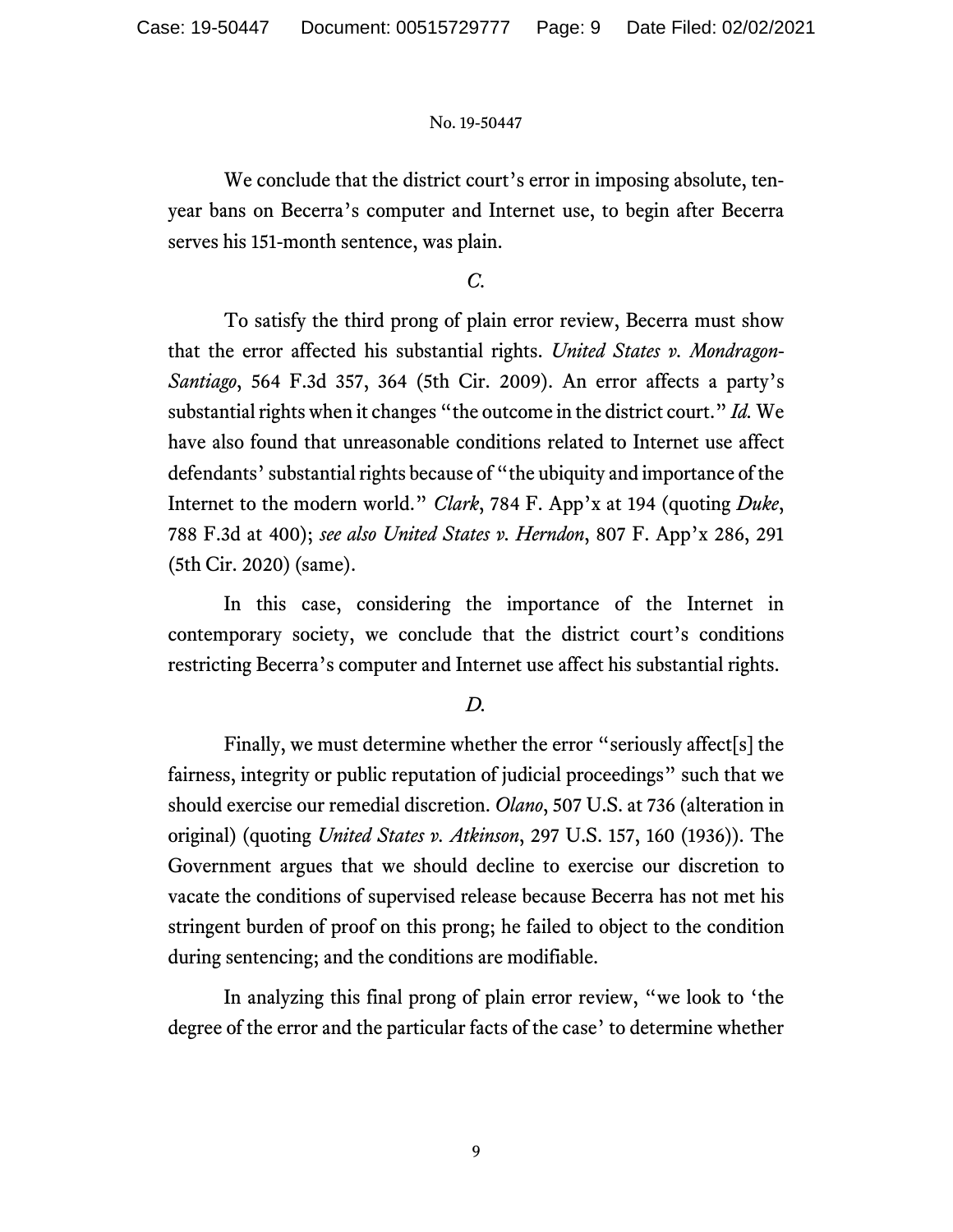to exercise our discretion." *United States v. Avalos–Martinez*, 700 F.3d 148, 154 (5th Cir. 2012) (quoting *United States v. Davis*, 602 F.3d 643, 651 (5th Cir. 2010)). The Supreme Court recently advised that an error in sentencing is "precisely the type of error that ordinarily warrants relief." *Rosales–Mireles v. United States*, 138 S. Ct. 1897, 1907 (2018); *see Herndon*, 807 F. App'x at 291 (applying *Rosales–Mireles* to conditions of supervised release). In particular, because such errors are "judicial errors," correction is favored. *Herndon*, 807 F. App'x at 291.

As to the Government's argument that the conditions could be modified, the Fifth Circuit has held that "a defendant faces an uphill battle" in asking the court to exercise its discretion to vacate a modifiable condition, but has made clear that modifiability is not dispositive of the issue. *United States v. Prieto*, 801 F.3d 547, 554 (5th Cir. 2015); *see also Alvarez*, 880 F.3d at 242 ("[T]he ability of a defendant to modify a special condition is only one factor considered as we determine whether to exercise our discretion."). We have previously exercised our discretion to vacate improper but modifiable conditions. *See, e.g.*, *Clark*, 784 F. App'x at 194 n.2. The fact that "a sweeping ban on computer or internet use" may be modified in the future "does not immunize the ban from an inquiry that evaluates the justification for the ban in the first instance." *Duke*, 788 F.3d at 401 (quoting *United States v. Ramos*, 763 F.3d 45, 61 (1st Cir. 2014)).

Accordingly, because the district court's error seriously affects the fairness, integrity or public reputation of judicial proceedings, we conclude that this case warrants an exercise of discretion to correct the error.

# **V.**

For the foregoing reasons, we VACATE the district court's imposition of special conditions of supervised release barring Becerra's use of the Internet, computers, and other electronic devices for ten years and